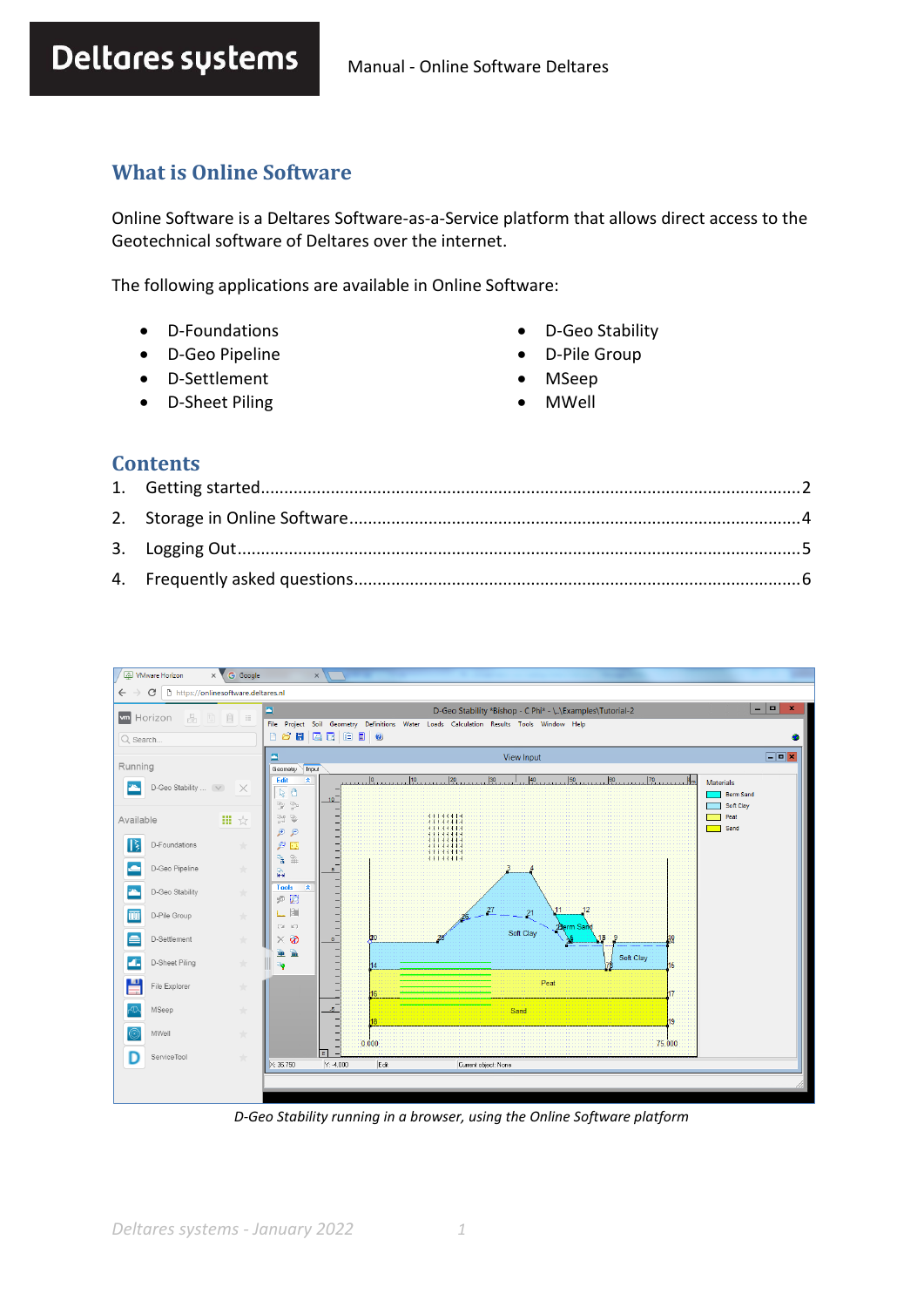# <span id="page-1-0"></span>**1. Getting started**

# **Logging in**

1. Go to **[onlinesoftware.deltares.nl](http://onlinesoftware.deltares.nl/)** to get to the login screen.

| a a s<br>VMware Horizon <sup>®</sup> |  |
|--------------------------------------|--|
| Username                             |  |
| Password                             |  |
| <b>EXTERNAL</b>                      |  |
| Login                                |  |
| Cancel                               |  |

#### 2. **Enter User name and Password**

Your username and initial password will be included in an order confirmation email with subject "Online Software...", sender: [software@deltares.nl](mailto:software@deltares.nl).

#### 3. **Choose the domain: "External" and log in**

After logging in, a start screen will appear including the shortcuts for the Geosoftware applications and a File Explorer.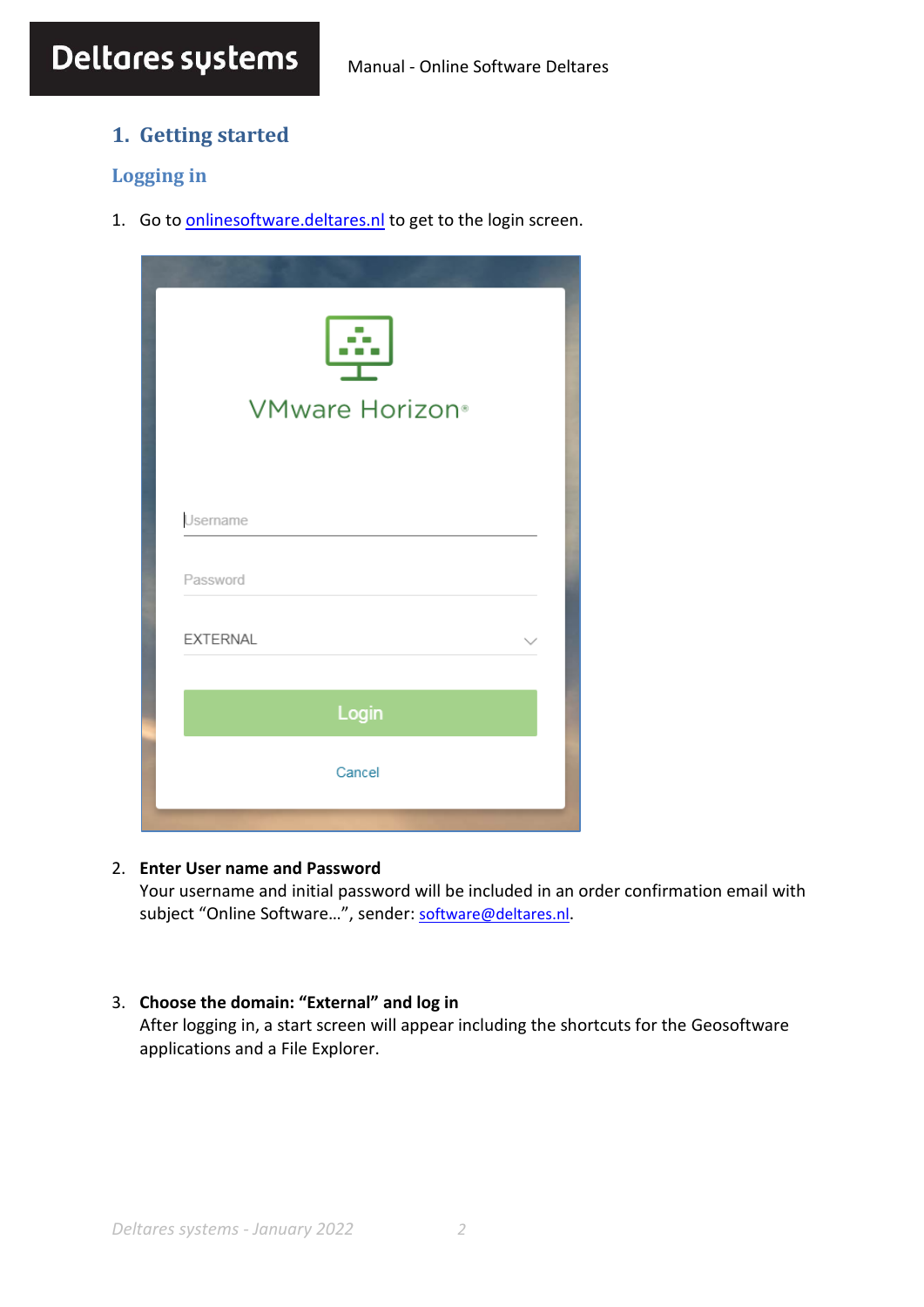# Deltares sustems Manual - Online Software Deltares

| <b>m</b> Horizon                      |                                       |                              | $Q$ Search       |                        |                                                          |                                    | 冊<br>ಕ್ಷಿತ್ತು<br>☆<br>$\circled{?}$ | $\overrightarrow{\Box}$ |
|---------------------------------------|---------------------------------------|------------------------------|------------------|------------------------|----------------------------------------------------------|------------------------------------|-------------------------------------|-------------------------|
| 大。<br>$\blacksquare$<br>File Explorer | 大<br>$\sqrt{D}$<br>MSeep              | ☆<br>$\circledcirc$<br>MWell | 大<br>ServiceTool | 大<br>e<br>D-Settlement | 大<br>$\blacktriangleleft$ $\mathbb{Z}$<br>D-Sheet Piling | 大<br>$\mathbb{R}$<br>D-Foundations | 大<br>D-Geo Pipeline                 |                         |
| 大<br>$\mathbf{F}$<br>D-Geo Stability  | $\frac{1}{ V }$<br>ΠŪ<br>D-Pile Group |                              |                  |                        |                                                          |                                    |                                     |                         |

*The application start screen*

#### 4. **Click on the program you want to use**

The program opens, and you can start working. After starting a program, you will be charged for using the system, per open program (File Explorer and ServiceTool not included). It is possible to open several programs simultaneously.

When you have finished your work, close any running applications and log out using the "Log out" button on the right side of the window.

| oq<br>Out |  |
|-----------|--|

# <span id="page-2-0"></span>**To access your local files and to use your printer**

To access your local files and your printer, you will need to install and use the "VMware Horizon Client". The client also allows you to more easily copy and paste text.

- 1. Go t[o onlinesoftware.deltares.nl](http://onlinesoftware.deltares.nl/)
- 2. Do not log in on the website. Instead click on "Download the Horizon Client for Windows …" below the log on screen
- 3. The website of VMWare Horizon will open. Download the "**VMware Horizon Client for Windows**" (please do not download the "Windows 10 UWP" version)
- 4. Install the VMware Horizon client (restarting is recommended). A shortcut will appear on your desktop:



- 5. Open the shortcut and click on "New Server".
- 6. Fill in the name: onlinesoftware.deltares.nl and click "Login"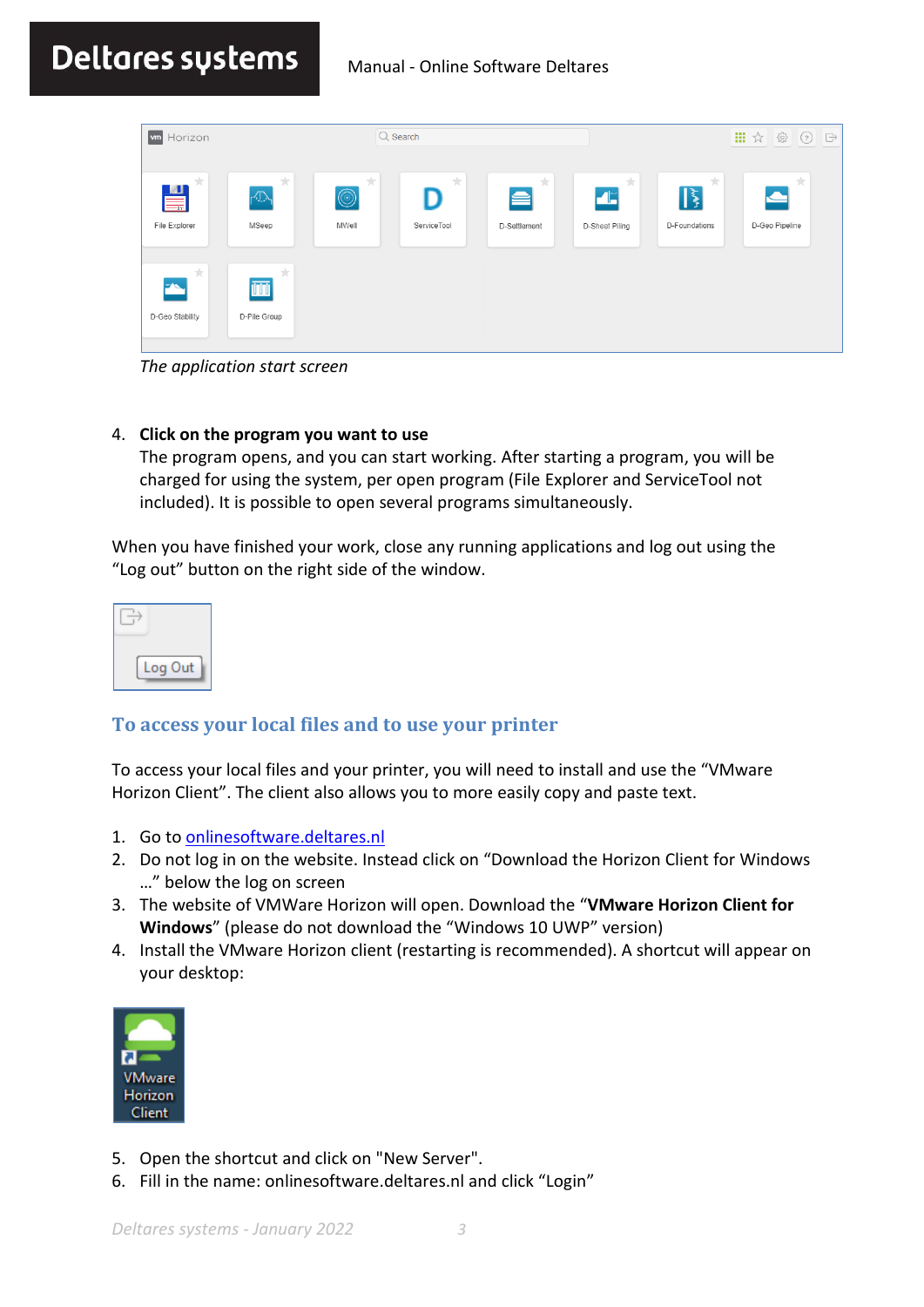A login prompt will appear. Additionally, a shortcut icon is created in the VMware Workstation window



- 7. Log in using your username and password. For Domain, choose "External"
- 8. Click on the program you want to use

After starting a program, you will be charged for using the system, per open program (File Explorer and ServiceTool not included). It is possible to run several programs simultaneously.

When you have finished your work, close any running applications and disconnect from the application. To reduce usage costs, make sure to close applications whenever you are no longer using them.

If you cannot log in, please have your IT department check if the necessary ports are open as described in the chapter [Which ports need to be open in my network environment?](#page-6-0)

## **Selecting folders to access**

- 1. After installing the Horizon Client and logging in, click on the Cog-icon  $\ddot{\mathbf{G}}$  to open the settings menu.
- 2. Open "Sharing" and add your local folders or drives.

Your local files are now available in the File Explorer by clicking on the drive letter or **+** sign in the upper left corner, and clicking on "Computer (drive overview)".

# <span id="page-3-0"></span>**2. Storage in Online Software**

## **Accessing local files and folders**

You will need to use the [VMware Horizon client](#page-2-0) to access the local files and folders on your own pc.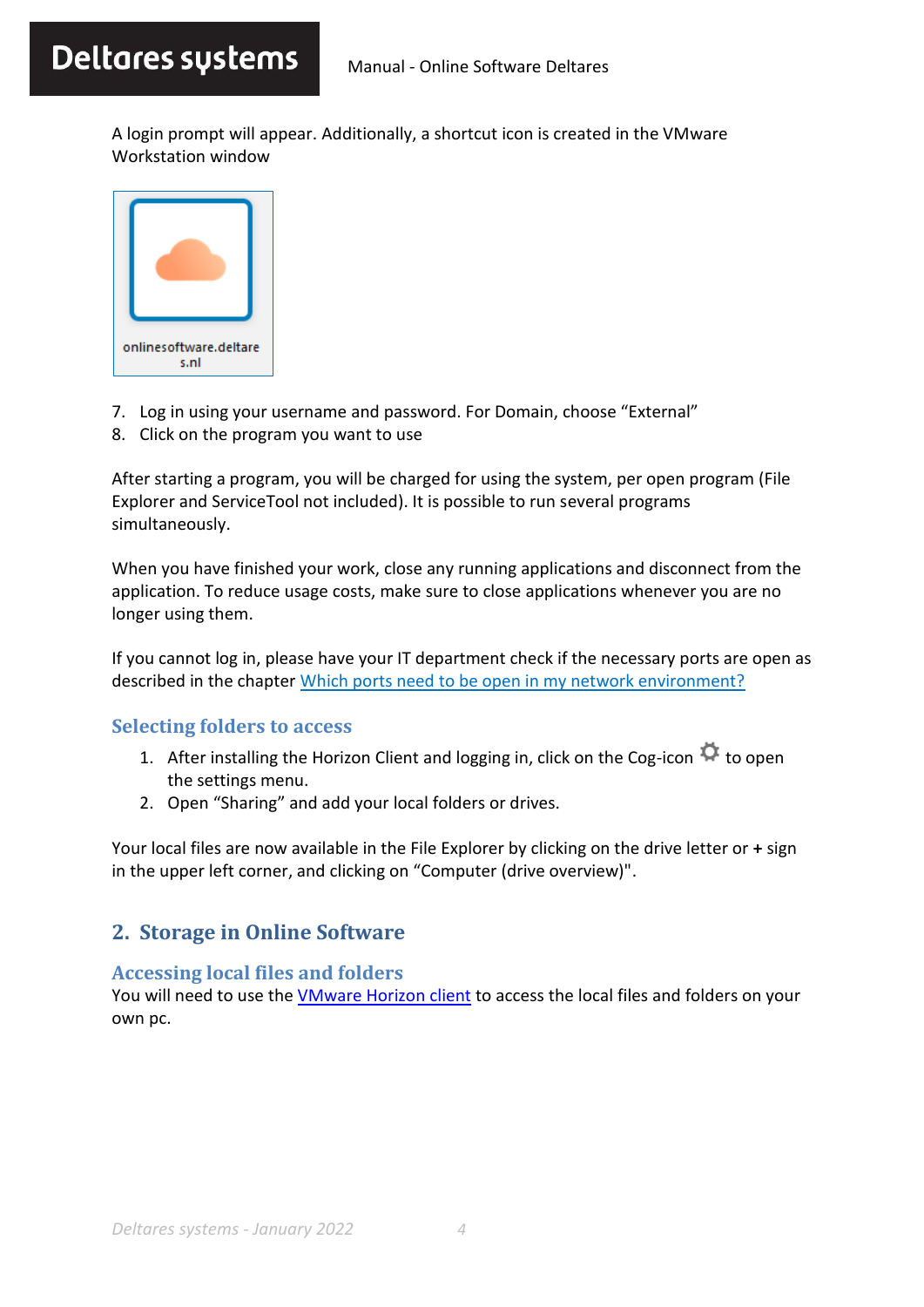# **Personal online storage**

Each account has 500MB of available online disk storage that can be used to store data. The File Explorer will show you how much space is available.

To access your personal Online Software storage, open the [username].EXTERNAL folder.

| $\boxed{\mathbf{Q}}$ h $\boxed{\mathbf{v}}$ [shares] 508,832 k of 512,000 k free |
|----------------------------------------------------------------------------------|
| <b>The WonlineSoftware\Homefolders\$\wit_sy.EXTERNAL</b>                         |
|                                                                                  |

It is recommended to store model data you are currently editing or simulating in your personal Online Software storage. Performance will greatly decrease if you try to simulate a model that is located on your local pc. The message "calculation cannot be started" may also appear when simulating from a local drive.

*Tip: Using a program to compress or 'zip' data before you transfer it between your computer and online software will greatly decrease the transfer time. You*  Ĥ Ĥ *can zip data by right-clicking the files or folders - 'Send to' - 'Compressed (zipped) folder'. The File Explorer can also do this using the pack and unpack buttons in the top of the screen.*

## **Benchmarks and tutorials**

All Benchmarks and tutorials of the Geosoftware can be found in the "Documents" folder. To be able to use them, you'll first have to copy the files to your own personal Online Software, as the examples and benchmarks in the Documents folder are read-only.

# <span id="page-4-0"></span>**3. Logging Out**

- 1) Close calculation software (for example, D-Geo Pipeline) when you are no longer using them by clicking the **X** at the top of the calculation software. When all applications are closed, log out as follows:
	- a) In the web version, you can log out using

|                                          | Log Out                      |  |  |  |
|------------------------------------------|------------------------------|--|--|--|
|                                          | <b>VMware Horizon Client</b> |  |  |  |
|                                          | onlinesoftware.deltares.nl   |  |  |  |
| Disconnect from this server (ALT+D)<br>ב |                              |  |  |  |

b) In the client version, you can log out using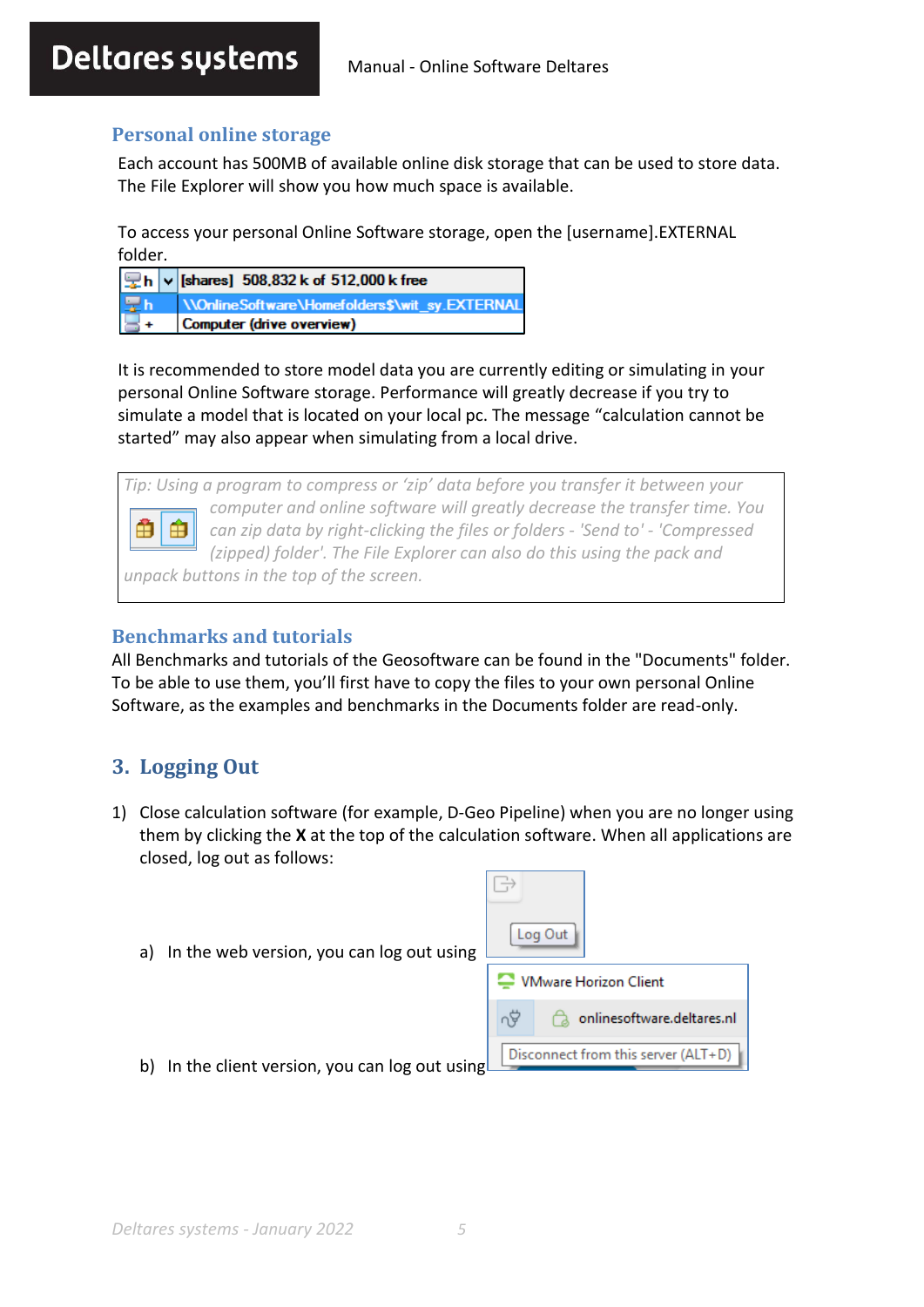# Deltares sustems Manual - Online Software Deltares

To reduce your usage costs, close any running applications and then disconnect from Online Software when you are not using applications

No usage costs are incurred after logging in if you do not have any Geotechnical software open, or if you are using only the File Explorer, ServiceTool or Manual.

To help users prevent unnecessary usage costs, users are logged out and applications are terminated after a period of inactivity:

- After 5 minutes of idle time you will receive a message about inactivity and you will be logged out.
	- $\circ$  Applications will remain open and calculations will continue running on our server for 15 minutes. You can log in again and continue where you left off during this time.
- 15 minutes after logging out, any open programs will be terminated automatically.

<span id="page-5-0"></span>See also[: How are usage costs calculated?](#page-8-0)

# **4. Frequently asked questions**

When contacting Deltares support (see contact details below) it may help to include the VMware Horizon log files. These log files are only created when using the VMware Horizon client version and can be found in:

C:\Users\*%username%*\AppData\Local\VMware\VDM\Logs

Background information about the VMware Horizon log files can be found here: <https://kb.vmware.com/s/article/1027744>

#### **Where can I store my data?**

Your data can be stored in your account directory [*username*].EXTERNAL. You can create your own files and folders there.

|       | Ph v [shares] 508,832 k of 512,000 k free      |
|-------|------------------------------------------------|
| l Sch | \\OnlineSoftware\Homefolders\$\wit_sy.EXTERNAL |
|       | Computer (drive overview)                      |

The "Documents" folder contains read-only benchmarks and examples.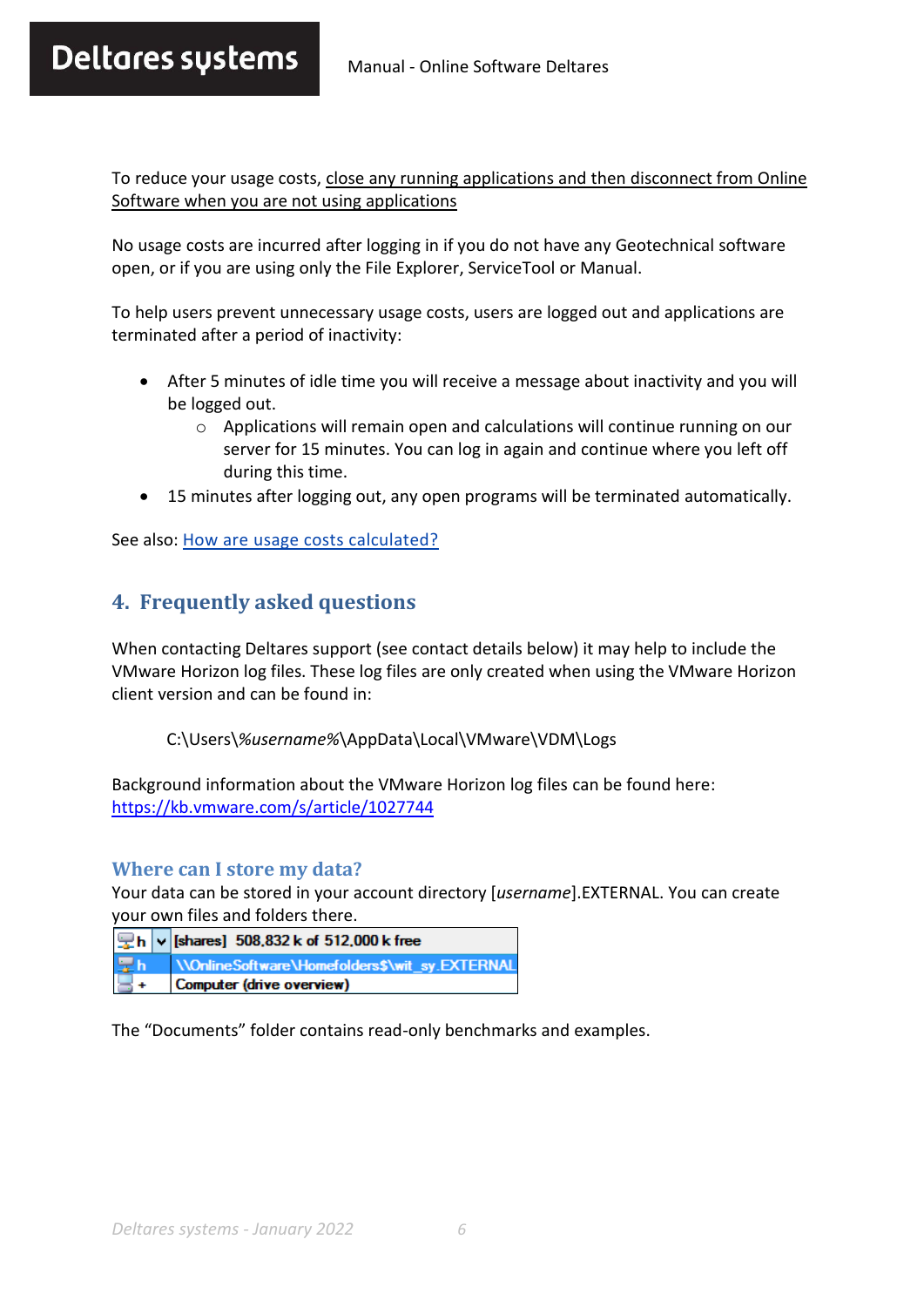<span id="page-6-0"></span>

| 昌                                           |     |             | Total Commander (x64) 8 |       |      |
|---------------------------------------------|-----|-------------|-------------------------|-------|------|
| Files<br>Mark<br>Commands<br>Net            |     | Show        | Configuration           | Start |      |
| 雛<br>ę<br>볆<br>æ                            | 鹠   |             |                         |       | 瓥    |
| [shares] 268 k of 512,000 k free<br>늦게<br>v |     |             |                         |       |      |
| -h:\Documents\*.*                           |     |             |                         |       | ∗    |
| + Name                                      | Ext | <b>Size</b> | Date                    |       | Attr |
| 11. I                                       |     | <dir></dir> | 04/05/2018 20:07-       |       |      |
| [DFoundations]                              |     | <dir></dir> | 04/05/2018 20:07-       |       |      |
| [DGeoPipeline]                              |     | <dir></dir> | 04/03/2018 14:03        |       |      |
| [DGeoStability]                             |     | <dir></dir> | 04/03/2018 14:03-       |       |      |
| [DPileGroup]                                |     | <dir></dir> | 04/03/2018 14:03-       |       |      |
| [DSettlement]                               |     | <dir></dir> | 04/05/2018 20:08-       |       |      |
| [DSheetPilina]                              |     | <dir></dir> | 04/03/2018 14:03        |       |      |
| [MSeep]                                     |     | <dir></dir> | 04/03/2018 14:03        |       |      |
| [MWell]                                     |     | <dir></dir> | 04/03/2018 14:03        |       |      |
| [Service Tool]                              |     | <dir></dir> | 04/03/2018 14:03-       |       |      |
|                                             |     |             |                         |       |      |

# **I am getting an access denied or IO error when starting a simulation on a benchmark or tutorial file**

Please use File – Save As to copy the files to a different directory. You can also use the File Explorer to copy the tutorials and benchmarks to a different directory. The Documents folder where the benchmarks and tutorials are stored are read-only, so you cannot modify or calculate them unless you make a copy first.

## **Error when logging in: HTTP error 504**

When logging in, please set the domain to "External". This error occurs when the domain is set to "Directory".

## **Error when starting an application: The connection to the remote computer ended**

If the error repeats, please log in, click on the Cog-icon  $\Phi$  to open the settings menu. In "Applications" set the Preferred protocol to "VMware Blast".

#### **When starting an application, a gray screen is shown**

If the applications do not start and instead show a gray screen, without error message, please use the Chrome browser or the client version of Online Software instead of Microsoft Edge.

## **When logging in the domain is greyed out**

This can occur when trying to log in using an e-mail address. Please log in using your username instead.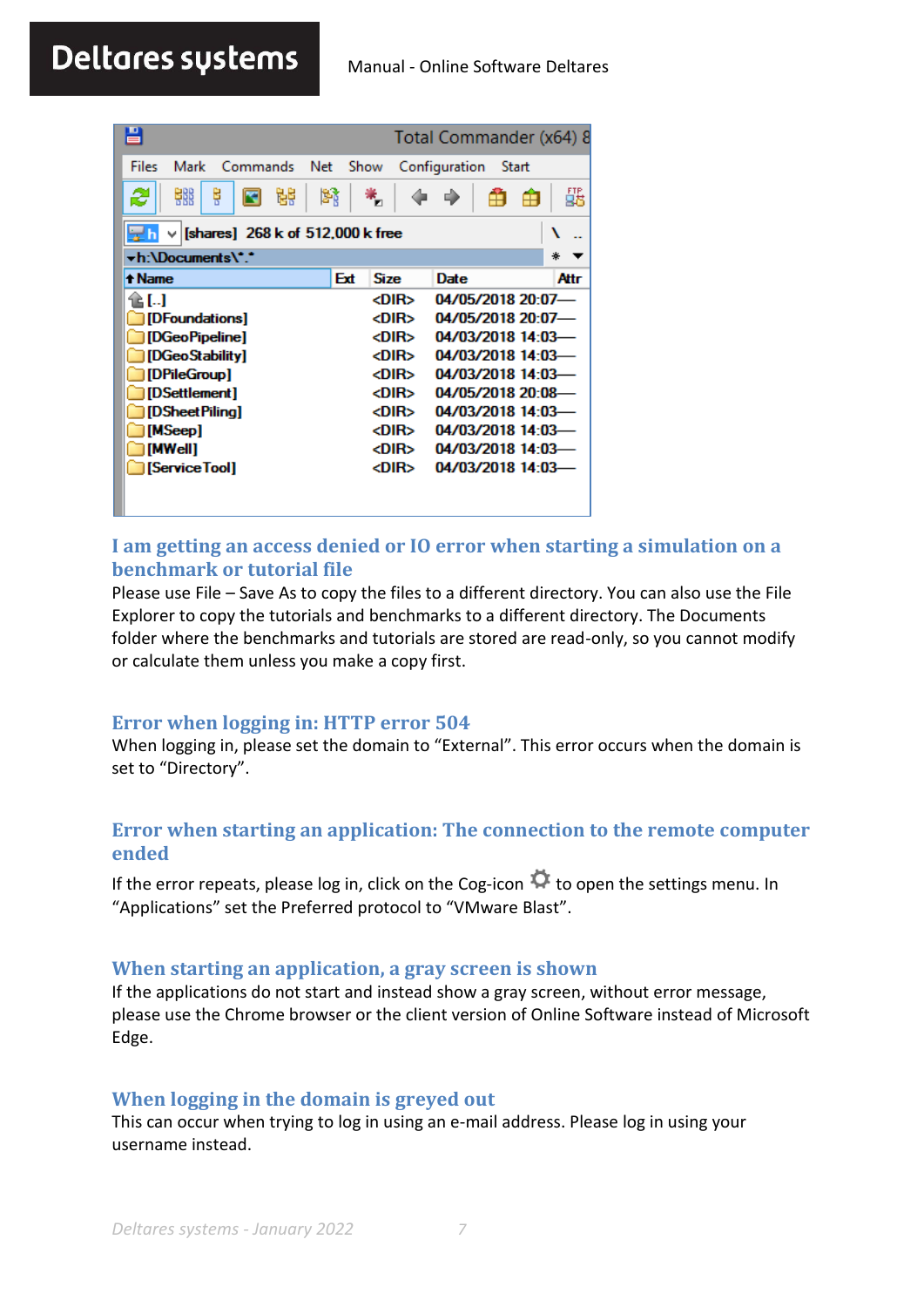#### **Which ports need to be open in my network environment?**

Common errors are caused by these ports being closed: 9427 TCP Client drive redirection; 8443 TCP and UDP VMware Blast Extreme protocol; or optionally: 4172 TCP and UDP PCoIP protocol.

All of the used ports can be found on the [VMware website.](https://docs.vmware.com/en/VMware-Horizon-7/7.1/com.vmware.horizon-client-agent.security.doc/GUID-52807839-6BB0-4727-A9C7-EA73DE61ADAB.html)

#### **Which operating systems are supported?**

The technology used for Online Software is compatible with Windows, Linux, MacOS and more. However, Deltares can only assist users with questions about the use on Windows, and only the Windows operating system is tested.

## **What is the difference between logging in using the login screen from the website, and using the VMware Horizon client?**

Local files and your printers are only available when using the VMware Horizon client. It is not possible to access them from the web version. It is also easier to copy and paste text between your local computer and the Online Software by using the client version.

#### **How do I use my printers from within Online Software**

First, ensure you are using the client version of Online Software. See the chapter: [To access](#page-2-0)  [your local files and to use your printer.](#page-2-0)

Client version 5.x is required to be able to print. It is not possible to print when using other versions (such as version 2006).

If you are using the correct client version but do not see all your printers in Online Software, or if printing results in a \*.xps file instead of the printer you choose, please try the following:

- Install the latest version of the VMWare Horizon client if a newer version is available. (After opening the VMWare Horizon client, click on the striped button in the top right and select "Software Updates")
- After logging into the Online Software platform, wait one minute before printing
- If you have many printers installed on your computer, please check with your IT department if any can be removed.
	- o Explanation: Communication between your pc and the Online Software platform increases with every printer you have installed. Having less printers installed on your pc will speed up the time needed to enable printing in Online Software.

#### **How do I copy or paste text?**

When using the VMware Horizon client, you can copy and paste text as you are used to on your own pc.

When using the web version: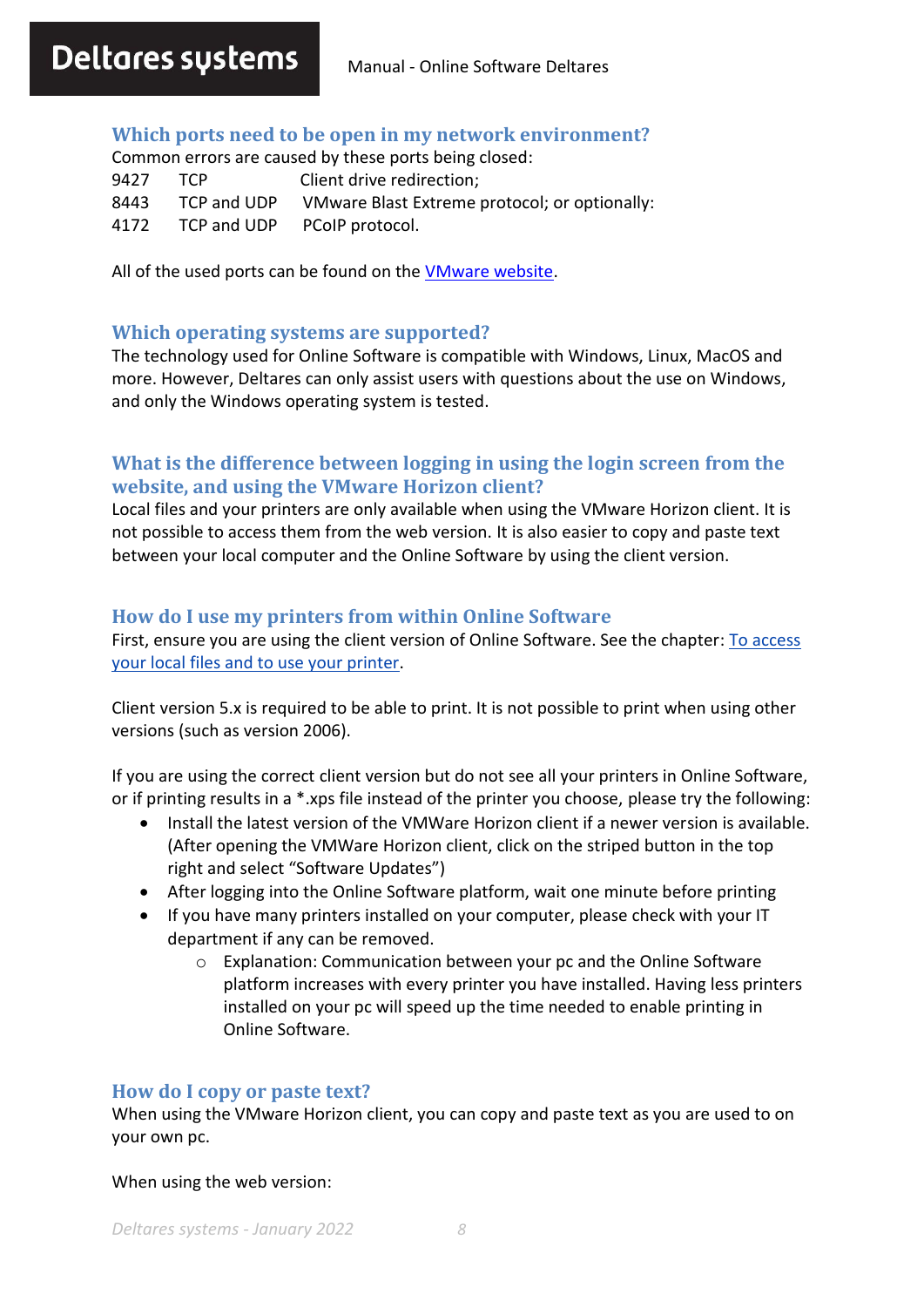- Open the side-menu on the left side of the screen
- Click on the button "Open Copy & Paste panel":

| <b>wm</b> Horizon | $\sim$ |                         |
|-------------------|--------|-------------------------|
| Search            |        | Open Copy & Paste panel |

#### **How can I change my password?**

If you have lost your password, or if you wish to manually change it, please contact Deltares for a password reset. Note: You will be required to change the password every 90 days.

#### **What are the requirements for a correct password?**

- $\checkmark$  8 characters at a minimum
- $\checkmark$  At least 1 Uppercase letter
- $\checkmark$  At least 1 lowercase letter
- ✓ At least 1 digit
- $\checkmark$  At least 1 special character (such as \$?#!)
- $\checkmark$  Do not use parts of your old password in the new password
- <span id="page-8-0"></span> $\checkmark$  Do not use your login name or company name as part of the password

Passwords that do no match with this policy will not be accepted by the system.

#### **How are usage costs calculated?**

Usage costs are incurred after starting any Geotechnical software. No costs are incurred if you are logged without starting software or if you have only started the File Explorer, ServiceTool or manual.

- Costs are calculated in minute increments.
- After 5 minutes of user inactivity, users will receive a message and be logged out.
- 15 minutes after logging out, the session will be automatically disconnected and applications are terminated. Usage costs are also halted automatically after 15 minutes.

It is possible to open multiple Geotechnical software packages at the same time, or the same package multiple times. Please note: usage costs are calculated per open software package.

We can provide a monthly report of your usage of Online Software.

Tip 1: In your monthly usage report, sessions that are logged out but are still active for a maximum of 15 minutes are visualized by having the Client Name be empty. Manually logging out instead of having letting your applications be terminated after inactivity can help reduce usage costs. For sessions where you were logged in, the Client Name shows which computer in your organization was running our software.

Tip 2: To reduce usage costs when viewing manuals of Geotechnical software: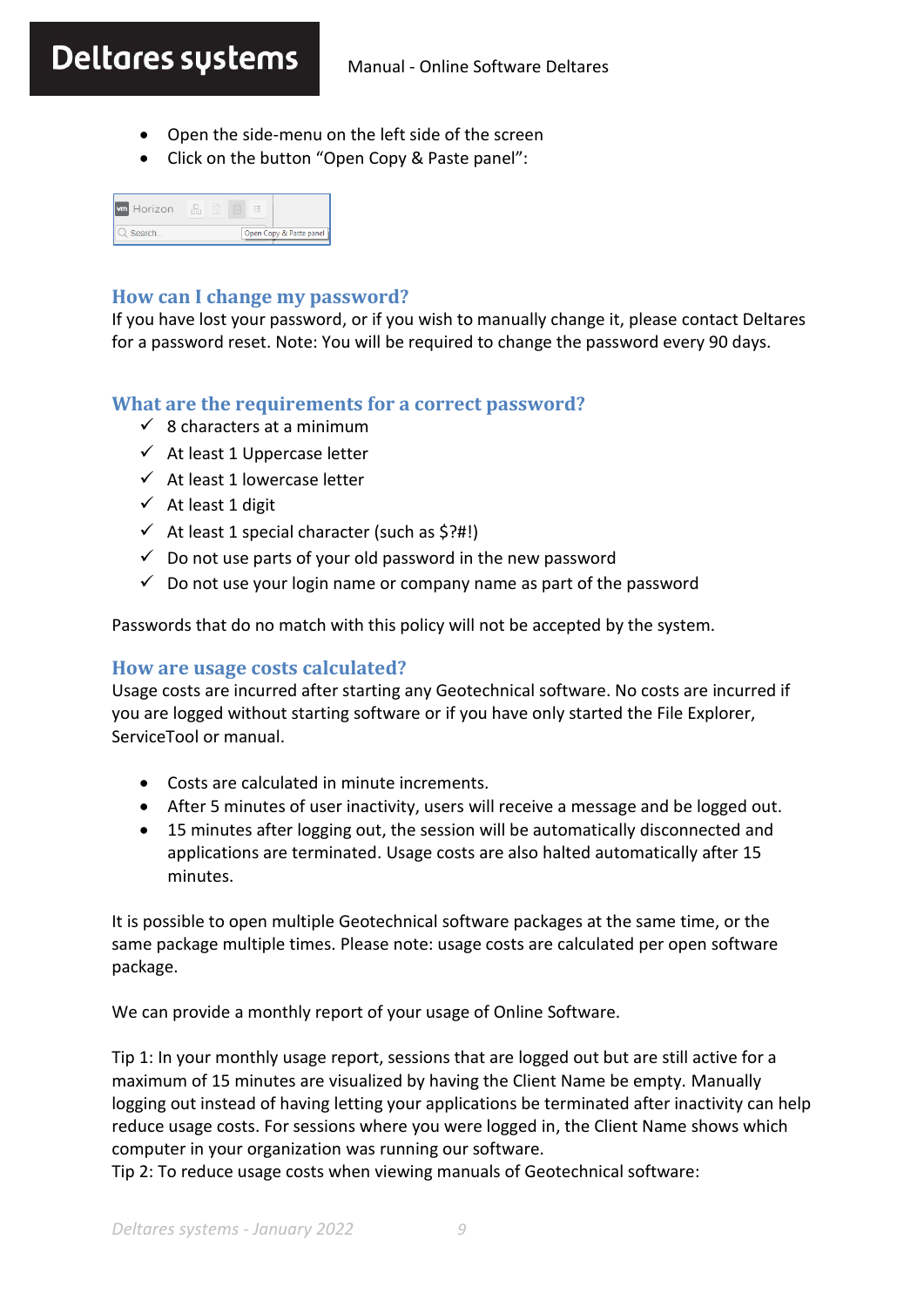# Deltares sustems Manual - Online Software Deltares

- Open the Geotechnical software you wish to view the manual for
- Click on 'Help' 'Manual' to open the manual
- Close the Geotechnical software while reading the manual to reduce costs. Usage is not charged for manuals

You can then optionally use 'File' – 'Save As' to save the manual on a location of your choice for future viewing.

See also[: Logging](#page-4-0) Out

# **Can AZERTY or other non-QWERTY keyboard layout be used in Online Software?**

By default, the QWERTY layout might be used. Users can change this as desired.

- In the web version, your keyboard layout is automatically used
- In the client version:
	- $\circ$  Click on the Cog-icon  $\bullet$  after logging in.
	- o Go to Applications
	- $\circ$  Enable: "Extend the local IME to hosted applications" (a restart of the session and client is required)

# **Why is some software listed under {Old versions}?**

Old versions are outdated software versions. These versions have been kept available for users to convert data to modern formats, or to reproduce old results. Deltares does not offer assistance with old versions, and old versions will not be updated with bug fixes, improvements, and will not be updated to support new standards. Old versions will be removed from the platform at a future date as usage declines or as needed for the stability of the platform. We strongly recommend using the latest versions of our software.

Release notes for software can be found here: [https://www.deltares.nl/en/software](https://www.deltares.nl/en/software-solutions/)[solutions/](https://www.deltares.nl/en/software-solutions/)

Old versions include:

• D-Foundations 21.1

This is the last version to offer the deprecated version of the Bearing Piles EC7-B Belgian standard. This old version can optionally be used to convert data to modern formats by unselecting Bearing Piles EC7-B. It is not possible to open models using Bearing Piles EC7-B in D-Foundations 22.1 or later.

## **End-of-life announcements**

Software will be removed from the Online Software platform upon reaching its end-of-life date.

| <b>Suite</b> | <b>End-of-life date</b> |
|--------------|-------------------------|
| D-Pile Group | January 2023            |